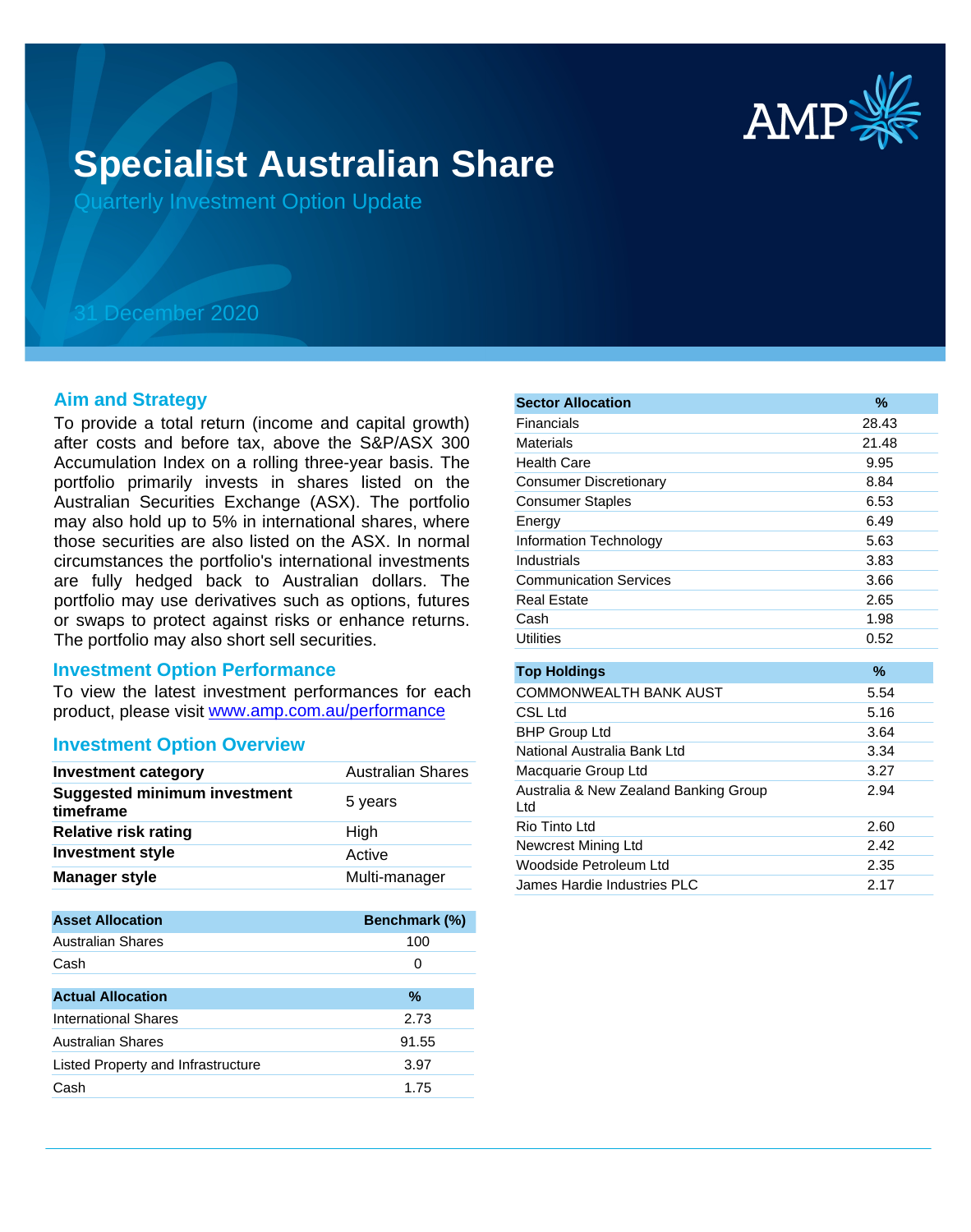# **Fund Performance**

The Fund posted a strong absolute return and outperformed its benchmark over the quarter. All of the Fund's four underlying managers posted positive absolute returns and Allan Gray strongly outperformed its benchmark. The Fund continues to outperform its benchmark over the longer term, including over 1, 2, 3 and 5 years and since inception (all returns before fees).

Sector allocation was the main driver of the Fund's outperformance, while stock selection slightly detracted from relative returns. Regarding sector allocation, the main contributors to relative returns were underweight exposures to industrials and utilities, and an overweight exposure to energy. Meanwhile, by far the main detractor from relative returns was a cash holding, as the share market rallied strongly.

Regarding stock selection, the main detractors from relative returns were positions in information technology and financials, while the main contributors were positions in materials, health care and communication services.

The largest individual detractors from relative returns were overweight positions in Newcrest Mining, Magellan Financial Group and a2 Milk. Gold mining company Newcrest Mining declined (-17.5%) as positive vaccine news boosted sentiment and weighed on the prices of safe-haven assets, such as gold. Financial services company Magellan Financial Group slumped (-5.3%) as its managed funds have underperformed recently and milk producer a2 Milk fell sharply (-18.5%) after it downgraded its earnings guidance.

The largest individual contributors to relative returns were overweight positions in Sims and NUIX and an underweight position in CSL. Metals recycling company Sims soared (+77.4%) as scrap metal prices are expected to increase over the next year as governments around the world undertake metal-intensive infrastructure spending to stimulate economic recovery. Investigative analytics and intelligence software provider NUIX also soared (+70.6%) following its initial public offering. Meanwhile, global biotechnology company CSL waned (-1.3%) after announcing it would abandon the next phase of trials for its COVID-19 vaccine which was being developed by the University of Queensland.

# **Market Review**

Australian shares had an extremely strong December quarter, rising by 13.70%, as measured by the S&P/ASX 200 index on a total return basis. Moves in the Australian share market broadly reflected optimistic sentiment around the globe. In October, stocks rose amid improving domestic economic indicators, as well as further stimulus measures introduced in the Australian Federal Budget. Victoria also announced its intention to "reopen" its economy after one of the harshest lockdowns so far seen. An RBA rate cut, combined with a quantitative easing programme announcement in the first week of November further spurred stocks, although the real booster came shortly after multiple successful vaccine trials were announced overseas, causing markets to surge. Victoria also continued to emerge from its second wave of COVID-19 cases, with the virus apparently all but eliminated across the state by the end of November. Towards the quarter's end, news-flow continued to centre around the rollout of COVID-19 vaccines, though continued solid economic indicators in the US and a Brexit deal finally being reached in the UK added further support. The Australian economy meanwhile moved out of recession and this, combined with improving consumer confidence, continued ultra-low interest rates and continued RBA quantitative easing, all helped push markets higher, even despite a new COVID-19 outbreak emerging in Sydney around Christmas time.

# **Outlook**

Australian shares will likely continue to be strongly influenced by global markets and events. Like its international peers, Australia's economic growth has slumped, though evidence of a bounce-back has emerged in some sectors as borders are opened, pandemic restrictions wound down, and GDP returns to some form of normalcy. Australia's greater degree of government stimulus (relative to other countries) and low COVID-19 cases from an international perspective should help support domestic shares, though there are continuing issues, such as soured trade relations with China and a continued lack of medium-term earnings visibility for many companies. Given the large price rises through most of 2020, there may be an increased risk of corrections, though we believe the longer-term trend is likely to remain positive. We continue to believe investors should be selective and, as always, maintain a longer-term perspective.